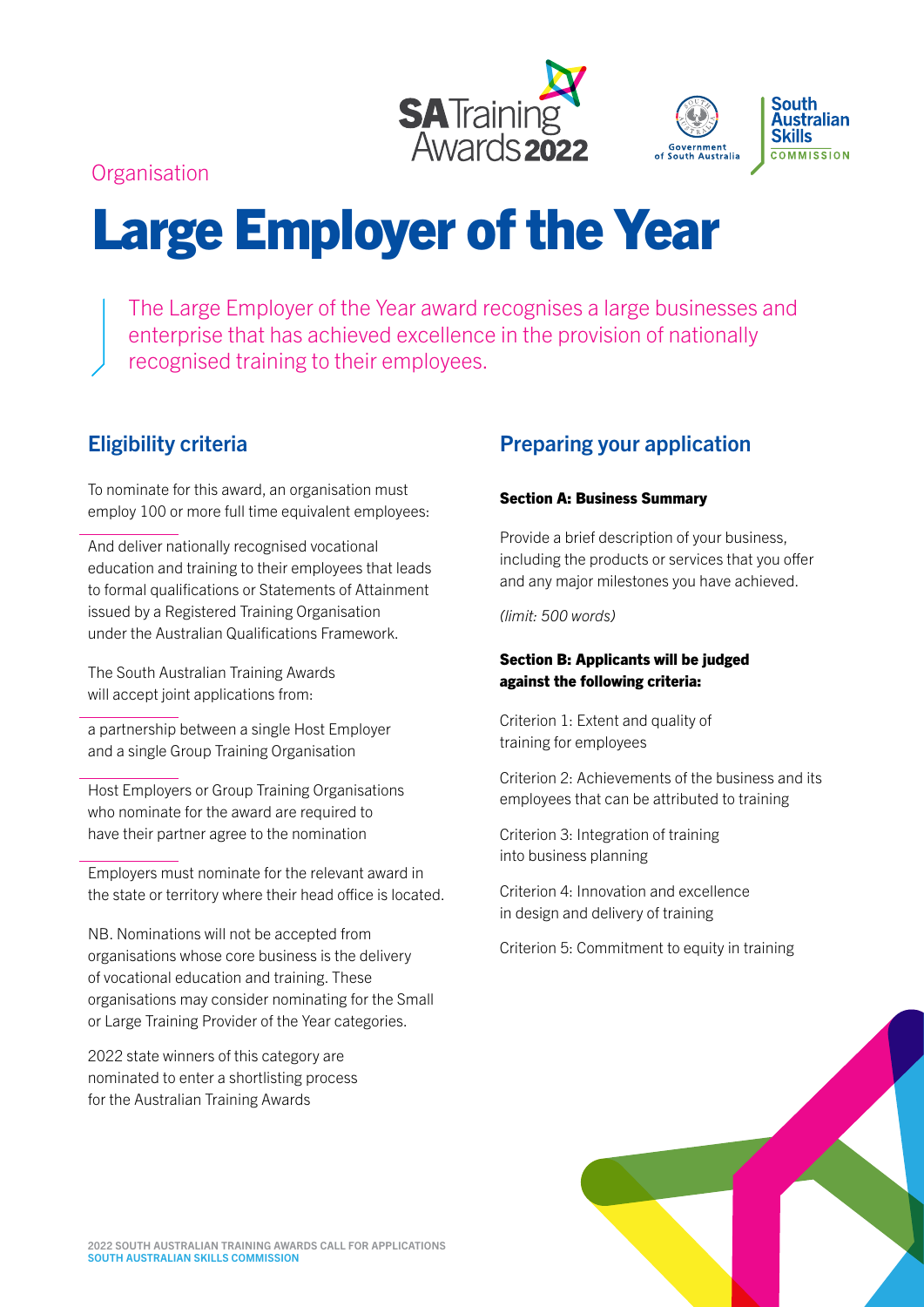# Addressing the criteria

This information will be considered and used for shortlisting and judging purposes. Please be aware your responses to the criteria will be strengthened by including measurable results and appropriate indicators, including customer satisfaction data and other types of external validation.

If you are nominating as a joint partnership, the responses to the selection criteria must only be based on work jointly completed and achievements jointly accomplished by both organisations.

The considerations listed under each criterion clarify what to include when addressing the criterion.

## Criterion 1: Extent and quality of training for employees

Consider:

your involvement in designing training specifically for your business, either alone or in partnership with training organisations

the qualifications or courses that your employees are undertaking

the percentage of your employees who are actively engaged in training

hours per month (average) that your employees spend in training

how you integrate on-the-job and off-the-job training.

*(limit: 800 words)*

# Criterion 2: Achievements of the business and its employees that can be attributed to training

#### Consider:

how training has improved the productivity and well-being of your employees (briefly describe the personal training achievements of a few of your staff)

how training has improved your relationships with clients

how training has improved the productivity and profitability of your business

how you measure the benefits of training

how training will improve your business in the future.

*(limit: 800 words)*

# Criterion 3: Integration of training into business planning

Consider:

the training aims of your business

the 'training culture' you have established within your business

how training fits into your workforce development and business planning

how you have formalised an ongoing commitment to training

how you find out about the training needs of your employees.

*(limit: 800 words)*